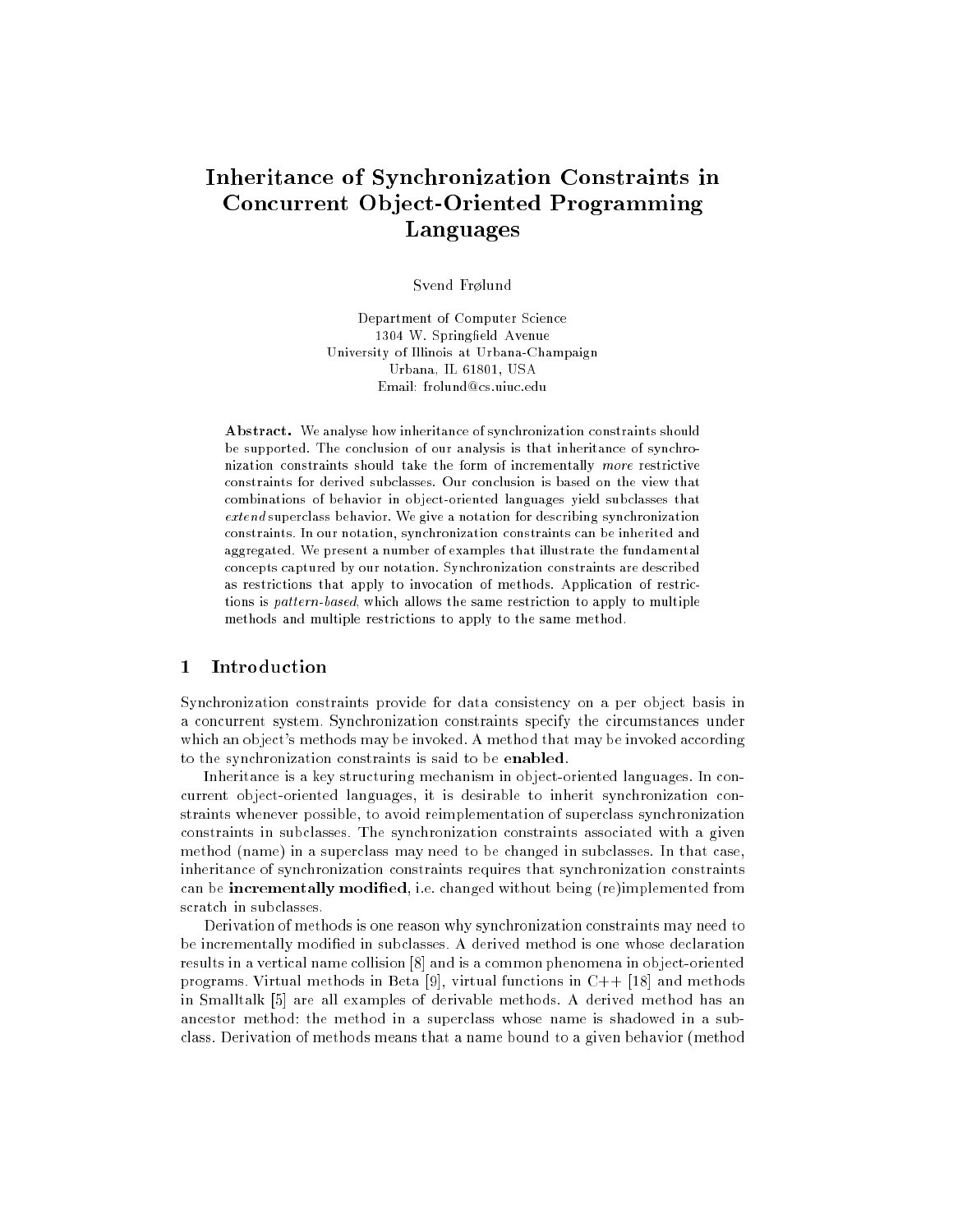body) in a superclass may be bound to a different behavior in subclasses. Therefore, the synchronization constraints associated with that name may need to change in subclasses.

Integration of inheritance and synchronization constraints has been investigated in a number of recent papers [13] [4] [16] [12]. However, all of these proposals are insufficient since they do not support incremental modification of synchronization constraints. In all of the proposals, synchronization constraints are specied as activation conditions: a boolean expression associated with each method. The expression is evaluated prior to method invocations and if the expression evaluates to true, the invocation is legal. In the above proposals, activation conditions can not be incrementally modied or reused in the denition of other activation conditions. In particular, the activation condition of a derived method is always specified from scratch. In this paper we present a framework in which synchronization constraints can be incrementally modied and thereby inherited.

In Section 2, we present insights about the specication of synchronization constraints in object-oriented concurrent languages. We analyse how to express synchronization constraints so that they can be inherited. The analysis is conducted in a language independent manner. In particular, no specific inheritance mechanism is assumed. The framework presented in Section 3 builds on our analysis. In order to give our ideas a more concrete form, we provide a notation for describing synchronization constraints. The notation is deliberately kept simple to illustrate the concepts that we find important when specifying synchronization constraints. We give a number of examples that present the fundamental principles of our notation. Section 4 concludes and relates our framework to other approaches.

# 2 Analysis

Incremental modication of synchronization constraints should take a form that integrates well with the way in which object-oriented languages support combination of behaviors. Most object-oriented languages support derivation of methods that extend the behavior of ancestor methods. Extension of behavior is directly supported by the INNER construct used in Beta [10]. The super pseudo variable of Smalltalk gives a more flexible way of combining behaviors, but the semantics of super still supports extension of ancestor methods. For a more in-depth discussion of different ways of combining method behaviors, refer to [2].

Execution of a method that extends the behavior of an ancestor method might result in data inconsistency in situations where the ancestor would leave the object in a consistent state. Extension of behavior means that additional actions are executed and each additional action may potentially result in data inconsistency. Since the purpose of synchronization constraints is to prevent inconsistencies, a language that supports extension of behavior should also support incremental restriction of synchronization constraints. Therefore, incremental modifications should give  $\it more$ restrictive synchronization constraints. The synchronization constraints specied in a superclass should denote an upper limit on permissible method invocations in all subclasses.

An important aspect of inheritance is **factorization** of common properties into superclasses. Factorization means that properties described in superclasses will also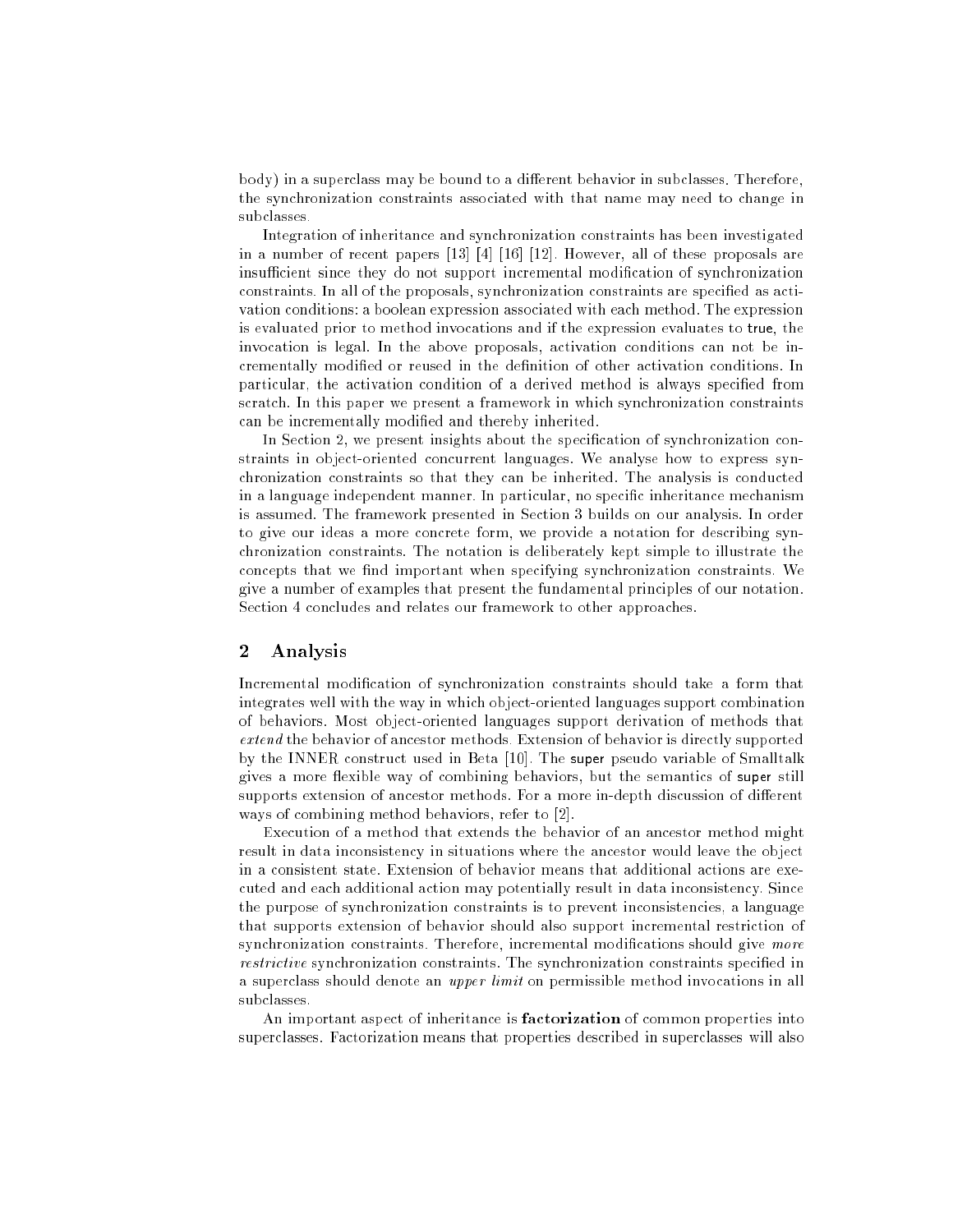hold for subclasses. Factorization makes it possible to reason about class hierarchies in terms of the generic properties that hold for the (abstract) superclasses of the hierarchy.

Synchronization constraints denote properties that we refer to as synchronization properties. Synchronization constraints for a superclass should be specied in a way so that the resulting synchronization properties hold in all subclasses. Suppose that synchronization constraints are specified as conditions that *enable* methods. Then synchronization properties could be defined in terms of the following pseudo notation:

# property P : condition C enables Method

However, property P will not hold in subclasses where the synchronization constraints for Method are made more stringent. Thus, if synchronization constraints are speci fied as conditions that enable methods, the resulting synchronization properties do not necessarily hold in subclasses and, as such, can not be factored out.

For synchronization properties to hold in subclasses, synchronization constraints must be specified as conditions that **disable** methods. Such synchronization constraints give rise to the following pseudo notation for synchronization properties:

### property P : condition C disables Method

Properties of this kind hold for subclasses when the synchronization constraints for Method are made increasingly more restrictive. Methods that are disabled in a superclass will always be disabled in a subclass.

Although necessary, supporting incremental modication of synchronization constraints is not sufficient to guarantee their inheritance. If the behavior of a derived method totally redefines the behavior of its ancestor, it would be meaningless to inherit the synchronization constraints of the ancestor method. If redefinition of behavior is possible, redefinition of synchronization constraints should be possible.

In summary, we have argued that synchronization constraints should be speci fied in terms of disabling restrictions instead of enabling conditions. Furthermore, inheritance of synchronization constraints should yield more restrictive constraints in subclasses. In the following section we present a framework that captures these two principles.

#### 3 3 A Framework for Synchronization Constraints

In this section we present the concepts and principles that we believe constitute an appropriate platform for describing synchronization constraints. The concepts and principles are made concrete in the form of a notation for describing synchronization constraints. Our notation only captures synchronization constraints. Other entities of a language such as classes and methods are not described since their concrete representation is immaterial to our framework.

Section 3.1 gives some assumptions on which the notation is based. In Section 3.2, the basics of our notation are introduced. Inheritance of synchronization constraints within our notation is illustrated in Section 3.3. Finally, Section 3.4 shows how synchronization constraints may be defined as aggregates of other synchronization constraints.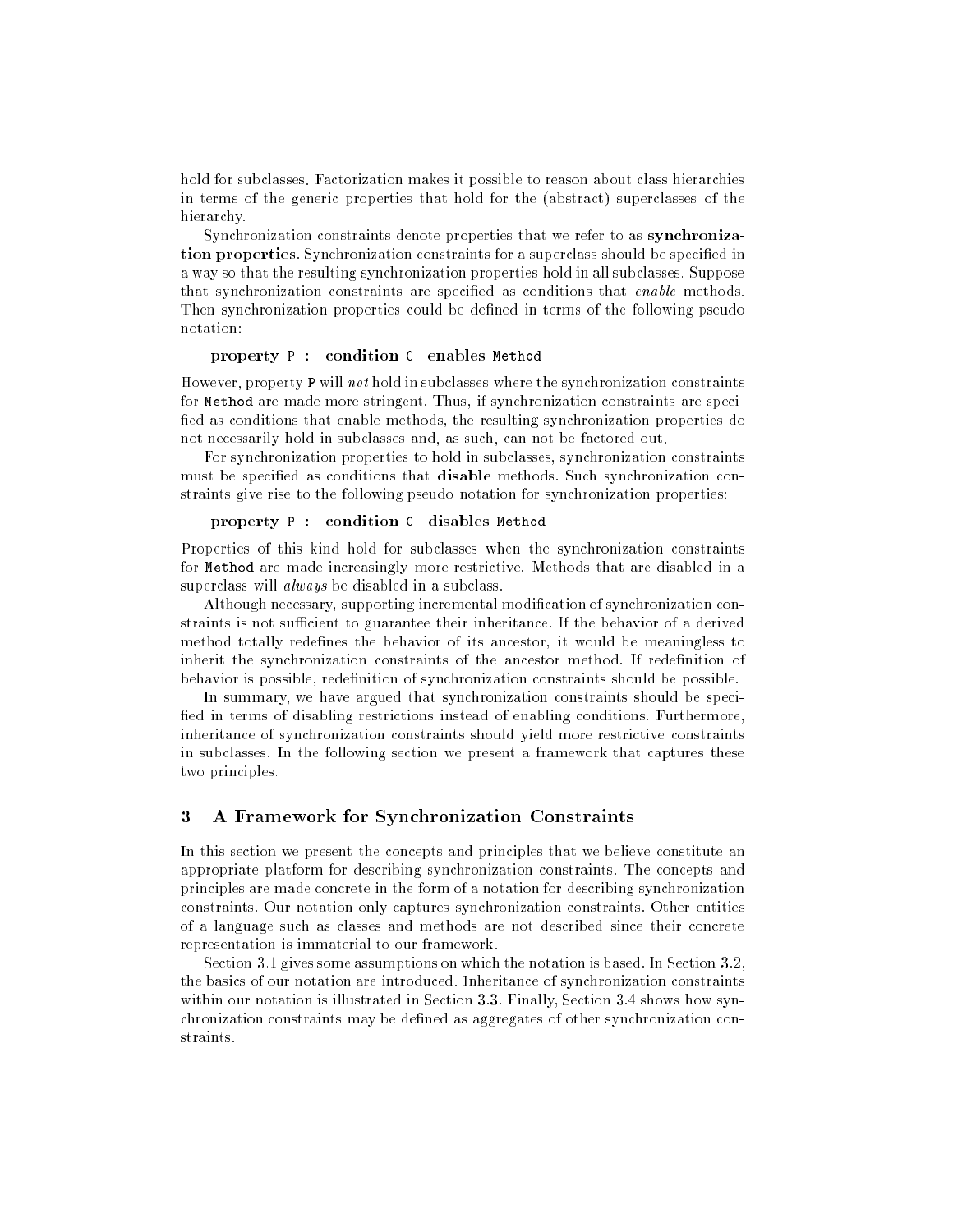### 3.1 Assumptions for the Framework

It is immaterial to the framework whether invocations are synchronous or asynchronous. Invocation requests can arrive at an object any time and independently of the object's state. As depicted in Figure 1, part of each object is a controller that intercepts invocation requests arriving for that object. A controller is an active component of an object that makes sure that incoming invocation requests are scheduled according to the synchronization constraints of the object. If an invocation request can not be scheduled right away, it is put into a pending queue by the controller. The controller may attempt to (re)schedule invocation requests in the pending queue at a later point in time (e.g. after each method invocation).



Fig. 1. The structure of active objects

To keep our notation as simple as possible, we ignore the following aspects of synchronization constraints:

- $-$  Priorities and fairness. We do not describe strategies for choosing between multiple invocation request that may all be scheduled according to the synchronization constraints.
- ${\cal -}$  Thread control. We assume precautions are taken by the controller to control the number of concurrent threads running within an object. Thread control as part of the controller means that all objects employ the same kind of thread control and is the strategy used in Beta, PROCOL [22] and POOL-I [1]. In some languages, thread control is user-defined and often described within the constructs that define synchronization constraints for classes of objects. Userdefined thread control is possible in Guide [4], Mediators [6] and Synchronizing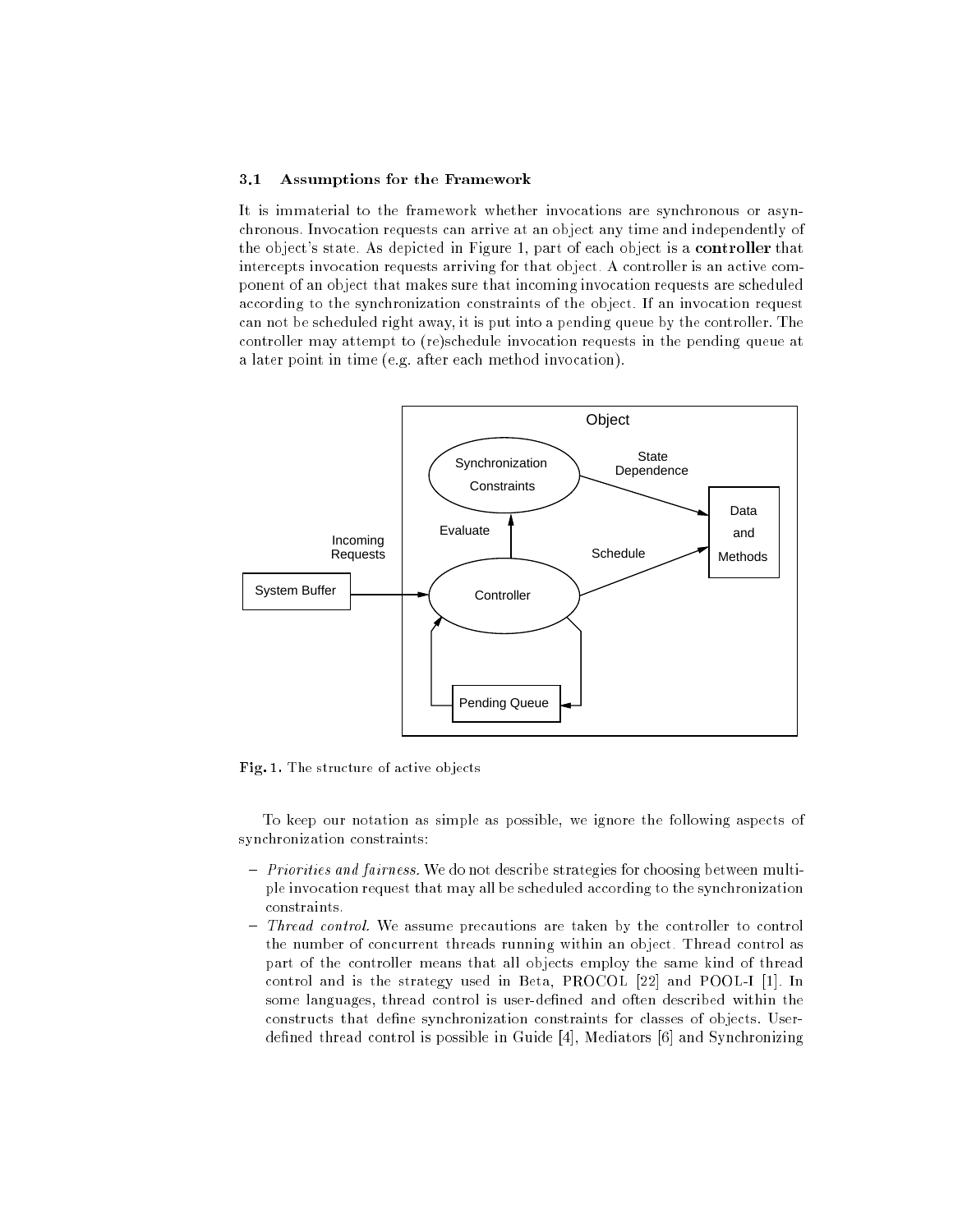Actions [13]. We have ignored thread control for reasons of simplicity.However, in the conclusion we argue that user-defined thread control can in fact be smoothly incorporated into our framework.

Objects are instantiated from classes. Classes may be hierarchically organized according to an inheritance relation. Synchronization constraints are specied on per class basis and all objects instantiated from the same class have synchronization constraints with similar functionality. We assume that synchronization constraints are specied as a separate part of class descriptions. In fact, synchronization constraints is the only part of a class that is specied in our notation.

Having separate specification of synchronization constraints is generally desirable to avoid the "inheritance anomaly" [11] [12]. The anomaly manifests itself as subclasses in which specication of correct synchronization constraints require redefinition of method behavior that would otherwise be reusable. The anomaly may, for example, occur if synchronization constraints are specified as part of method behaviors. In that case, superclass synchronization constraints can not be changed in subclasses without also changing the methods of which the synchronization constraints are part. For a more elaborate discussion of the inheritance anomaly and its causes, refer to [12].

#### $3.2$ Notation

Our notation for describing synchronization constraints is given in Figure 2. Synchronization constraints define restrictions on the acceptance of invocation requests. Invocation requests are called \invocations" and they contain the name of the method to be invoked and the actual parameter values of the invocation.

```
i \in Invocations
n \in Method names
e \in Expressions
v \in Values
x \in Variables
p \in Invocation patterns
r \in Restrictions
i := n(v_1, \ldots, v_m)p ::= n(x_1, \ldots, x_k) | all-except p \mid nr ::= e prevents p
```
Fig. 2. Abstract syntax for our notation

We assume arbitrary expressions and we only use simple arithmetic and boolean expressions in our examples. Furthermore, we assume that construction of invocations is an eager operation. There is nothing in our framework, however, that prevents expressions from being evaluated in a lazy fashion. As an example, the invocation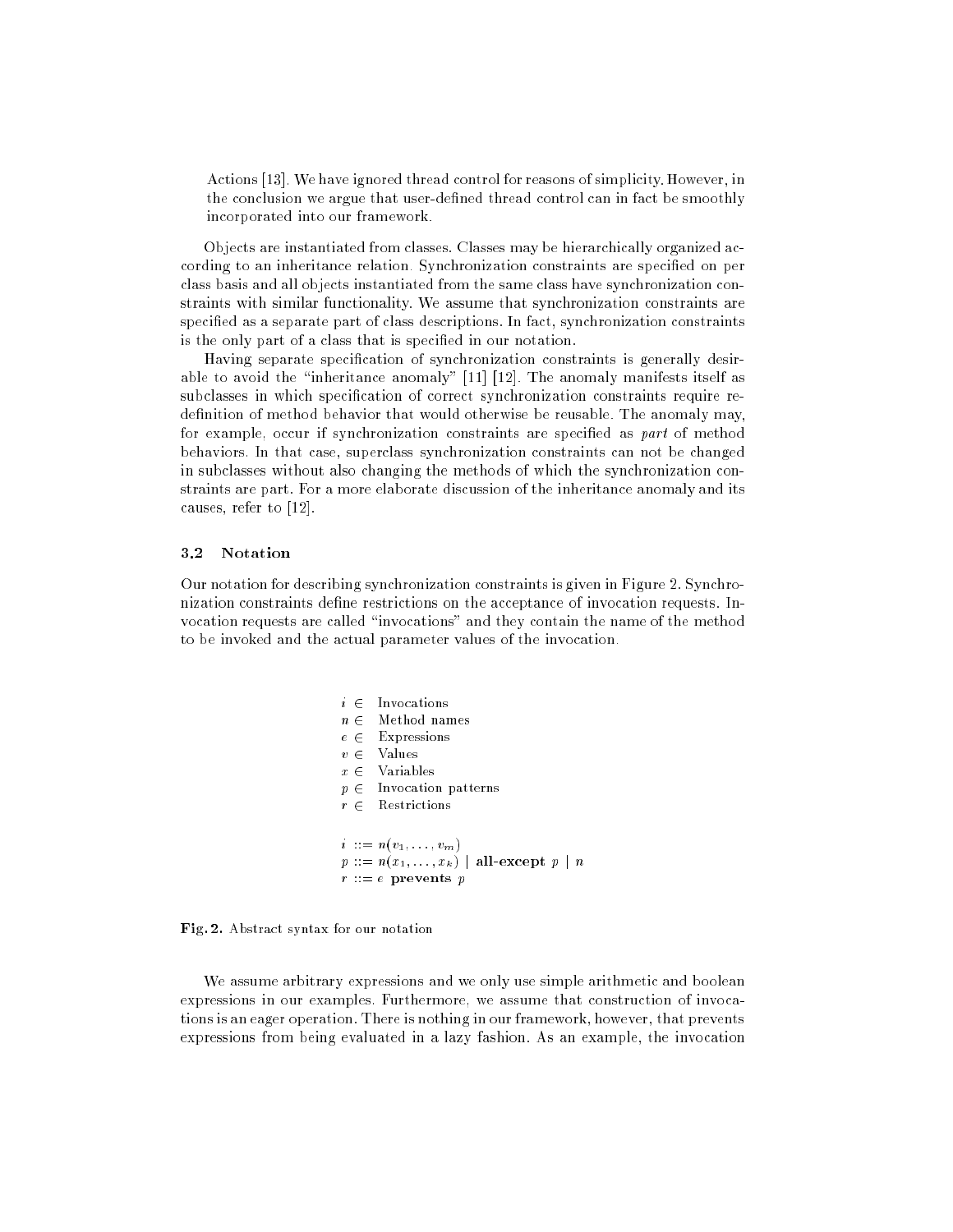Oper(4,5) denotes an invocation of the method Oper with argument expressions that evaluate to the values 4 and 5.

A restriction applies to all invocations that match its pattern. Pattern-based application of restrictions means that the same restriction may apply to multiple methods and that multiple restrictions may apply to the same method. Pattern matching is defined according to these rules:

- The pattern  $n(x_1, \ldots, x_k)$  matches invocations of a method with name n. Furthermore, the names  $x_1, \ldots, x_k$  are bound to the values of a matching invocation.
- ${\rm -}$  The pattern all-except p matches all invocations that do not match the pattern  $\overline{p}$ . p.
- ${\cal -}$  The pattern *n* is used in situations where a restriction does not depend on any of the actual parameter values.

The above way of describing patterns is deliberately made simple to focus on the synchronization aspects. More advanced pattern matching facilities may be desirable in a "real" language, such as the type-based pattern matching found in Linda [3]. Another extension would be to make patterns first class values so that patterns may be named and composed.

The expression associated with a restriction is called the condition of the restriction. A condition is a boolean expression evaluated in a context with the variables in the pattern bound to the values in a matching invocation. The evaluation context of conditions also includes the instance variables of the class in which the restriction is defined. Thus, the legality of a given invocation may depend on the actual parameter values of the invocation and the state of the object to which the request is made. Restrictions that depend on an object's invocation history can be expressed by introducing special instance variables that record the invocation history. A given invocation may cause multiple conditions to be evaluated, but we should not assume anything about the order in which conditions are evaluated. Thus, implementations of our framework should ensure that conditions are side-effect free.

A restriction is like a "negative" guard. When the condition of a restriction is true for an invocation that match the pattern of the restriction, the invocation may not be serviced. For an invocation to be legal, it may not match the pattern of any restriction with a true condition. It only takes one true condition to prevent an invocation from being serviced. Put formally:

```
disabled i = condition_1 or \ldots or condition<sub>n</sub>
```
Where condition<sub>1</sub> ... condition<sub>n</sub> are the boolean values that result from evaluating the condition-expressions of the restrictions whose pattern  $i$  matches. **disabled** is a predicate that gives the legality of accepting a given invocation.

Example 1. Consider the classical example of a bounded buer. Using our notation, the synchronization constraints of a bounded buffer can be specified using these two restrictions:

```
(size \geq \texttt{MAX}) prevents put
(size \le 0) prevents get
```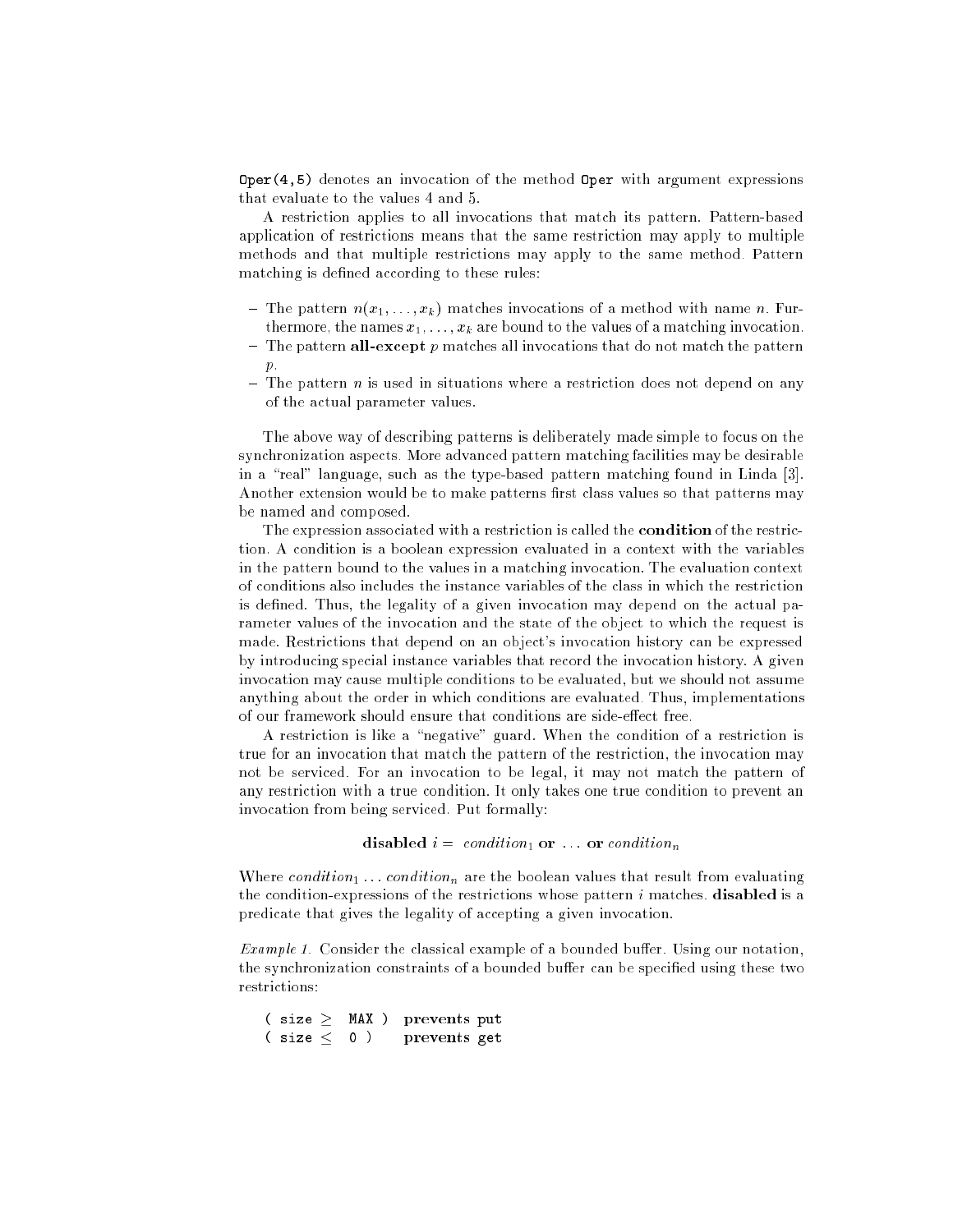size is an instance variable denoting the current number of elements in the buffer. MAX is a constant expression giving the maximum number of elements that a buffer can hold. The data consistency that must be maintained for the buffer is:  $0 \leq$  size  $\leq$  $MAX.$ MAX. <sup>2</sup>

#### 33 Inheritance of Restrictions

Synchronization constraints are specied in a way so that they can be incrementally modied. The restrictions applicable to a given method name in a superclass can be supplemented by additional restrictions for the same method name in subclasses. Thus, our framework supports the view that synchronization constraints become increasingly more stringent in subclasses. Example 2 and Example 3 below present situations in which synchronization constraints may be inherited.

Example 2. A simple example in which synchronization constraints can be reused is the following. Suppose a subclass with a get-2 method is derived from the bounded buffer of Example 1. The semantics of  $get-2$  is to atomically  $get$  two elements from the buffer. This means that  $get-2$  is not enabled when there is 1 or 0 elements in the buffer.

# ( $size < 1$ ) prevents get-2

Note that the behavior of the put and get methods need not be changed in order to describe the synchronization constraints for the get-2 method.  $\Box$ 

Example 3. Consider the concept of a resource administrator. A number of client processes compete for a number of resources. In order to maintain properties like security, exclusive access, etc. the resources are accessed through an administrator object. In Figure 3, an inheritance hierarchy of resource administrators is depicted. In the following, we illustrate how synchronization constraints may be inherited in this hierarchy.

The class resource-administrator is most general. It defines two methods access and free. A client issues requests for resources through the access method. After use, a client puts a resource back to the pool of available resources by calling the free method. The consistency notion of the resource-administrator class is that it can not hand out more than the maximum number of resources. The synchronization constraints for resource-administrator are given by the restriction:

# ( resources-given-out  $\geq$  maximum-resources ) prevents access

The different-resources subclass administers and makes a distinction between different kinds of resources. For simplicity, this example just involves two kinds of resources: heavyweight and lightweight. An instance of the different-resources class is illustrated in Figure 3. Since heavy-weight resources are more expensive in terms of physical resources like memory, at most two such resources can be accessed. In order to distinguish between the different kinds of resource requests, the access and free methods are refined by derivation in the different-resources subclass. The synchronization constraints of the resource-administrator class also applies to the different-resources class: no more than the available resources can be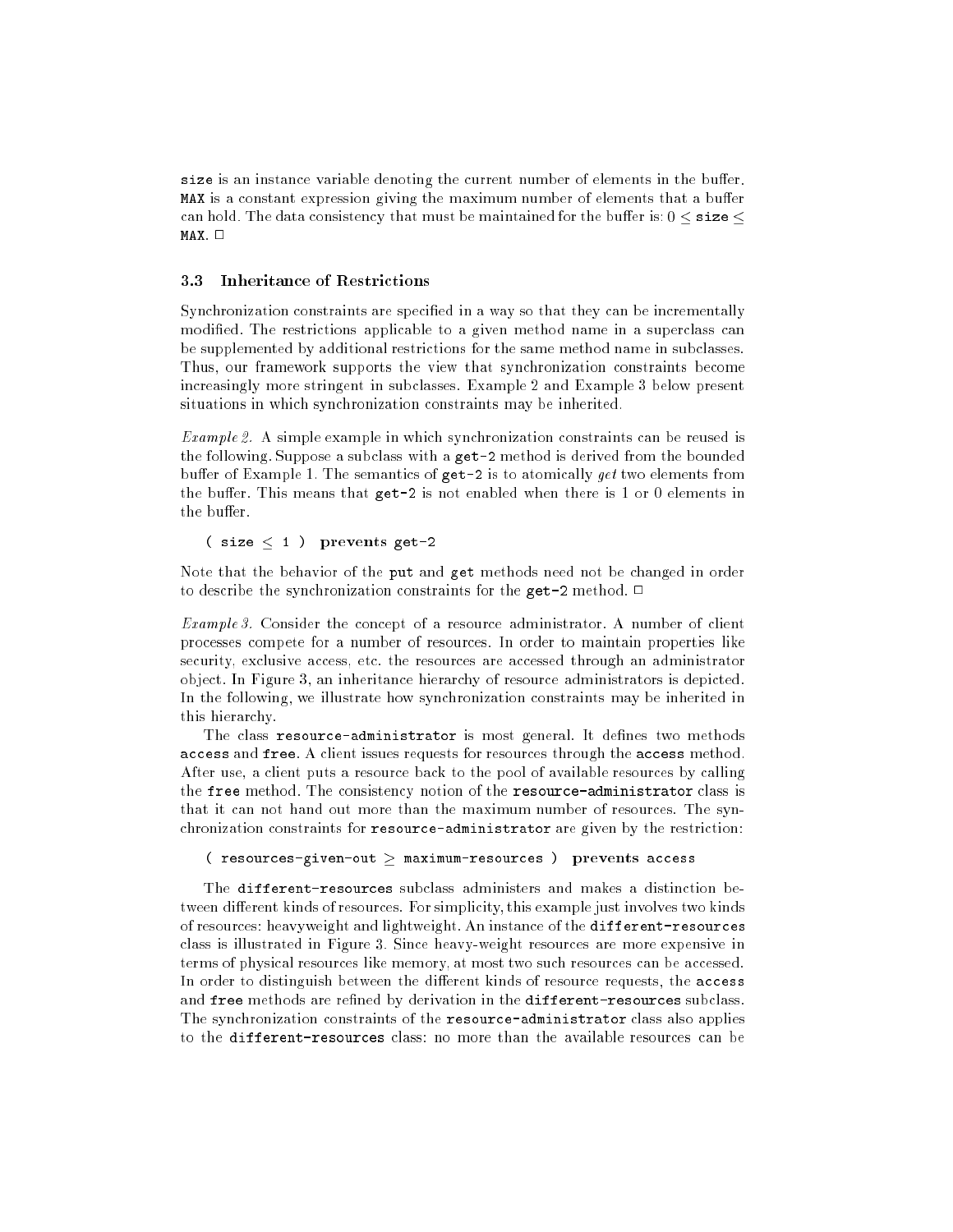

Fig. 3. Resource Administrators

accessed. In addition, the synchronization constraints of the different-resources should reflect the fact that only 2 heavyweight resources may be accessed. Thus, the different-resources subclass further restricts the invocations of the access method by this restriction:

# ( kind-of(request) = heavyweight and heavyweight-given-out = 2 ) prevents access(request)

The deadlock-avoidance subclass of different-resources runs some deadlock avoidance algorithm before granting a request for resources. Any deadlock avoidance algorithm suffice, but, to make the description more concrete, the bankers algorithm [17] is used. The methods of different-resources need not be changed in order to derive this subclass. The synchronization constraints, however, need to be made more restrictive. In the deadlock-avoidance class, requests are not granted just because they are available; they are only granted if that will leave the system in a "safe" state (i.e. a state that can not lead to deadlock). The additional synchronization constraints that express deadlock avoidance is given in this restriction:

# may-lead-to-deadlock(request) prevents access(request)

We assume that may-lead-to-deadlock is a function that runs the bankers algorithm. Restrictions in the different-resources and resource-administrator classes are inherited in the deadlock-avoidance class. In the resource administrator hierarchy the synchronization constraints become increasingly more restrictive in subclasses. This example illustrates that the restriction-based approach supports incremental modification of synchronization constraints. The access method defined in different-resources and deadlock-avoidance reuse the restrictions associated with the ancestor method.  $\Box$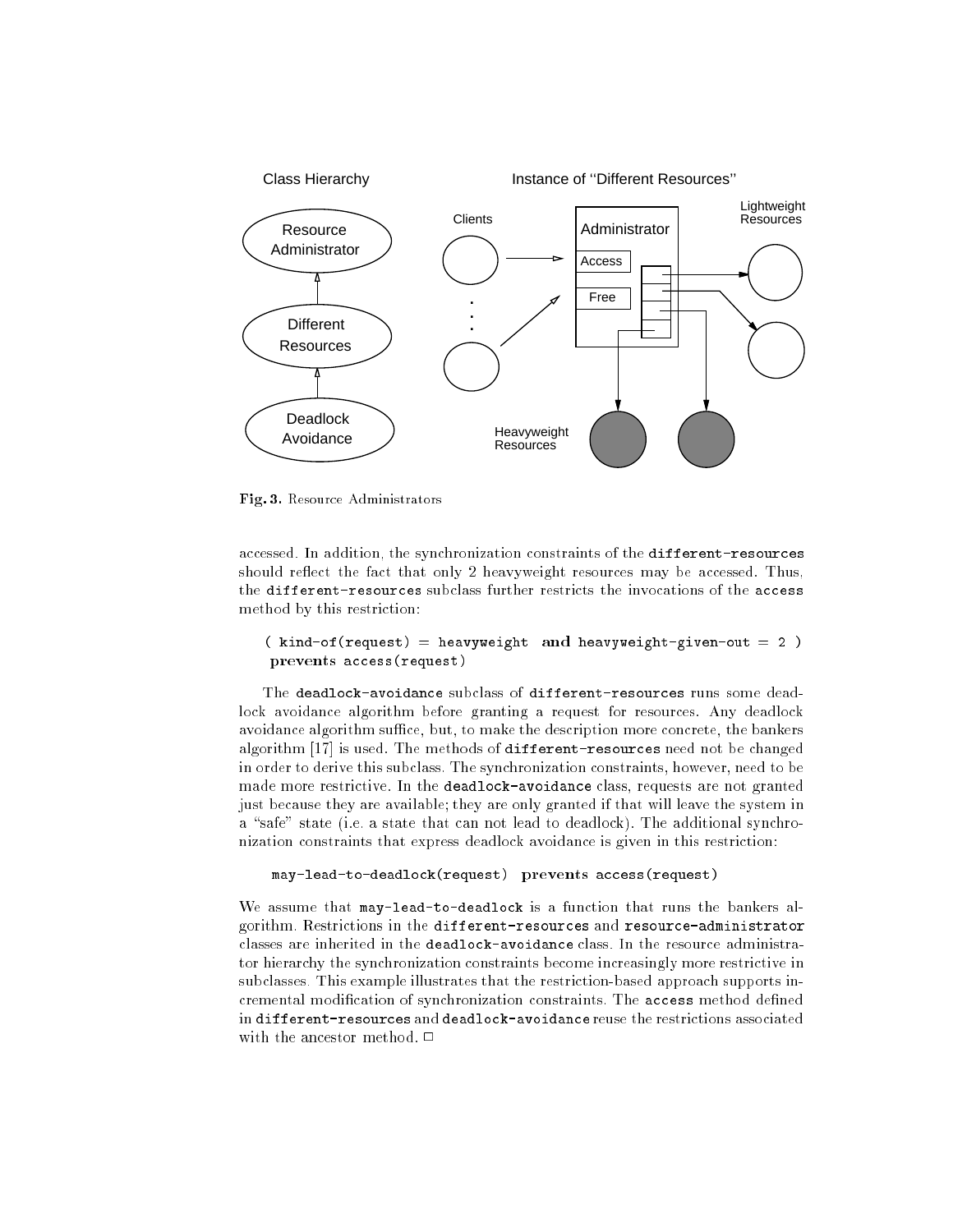The pattern all-except is useful when describing synchronization properties that should hold uniformly for all methods ever to be defined in subclasses. Describing such generic synchronization properties will be difficult without the all-except pattern since the names of the restricted methods can not be referred to directly. The following example illustrates a case for which the  $all-except$  pattern comes in handy:

Example 4. Lockability is an example of a generic synchronization property that involves all methods ever to be defined in subclasses. If a subclass inherits the lock property then none of its methods are enabled when the class is locked. An abstract lock class can be described like this:

( not locked ) prevents unlock  $(locked)$ prevents all-except unlock

An instance variable, locked, is declared. This variable is set to true by the lock method and to false by the unlock method. The restrictions specify that an object can not be unlocked unles it is locked, and that unlock is the only method that can be called when the object is locked.  $\Box$ 

Some class hierarchies may require **selective inheritance** of restrictions, i.e. the ability not to inherit certain restrictions from certain classes. Selective inheritance is necessary if superclass methods are redened from scratch in subclasses or if a class has multiple superclasses (multiple inheritance). However, selective inheritance is not necessary for all inheritance mechanisms and therefore, it is not part of our notation. Still, the principles of our framework are general and flexible enough for selective inheritance to be smoothly integrated.

One possible way to describe selective inheritance is for a class to set up ironcurtains that limit the inheritance of certain restrictions from certain superclasses. Iron-curtains could point out restrictions not to be inherited in the form invocation patterns. One possible semantics would be to have all invocations that match a given pattern not be restricted by the synchronization constraints applying in a specied superclass. We will not discuss iron-curtains any further. We only want to point out that our framework does not preclude integration of mechanisms that allow selective inheritance of superclass constraints.

### 3.4 Aggregation of Restrictions

In this section we argue that the predicate disabled introduced in Section 3.2, should be available as a function that may be called explicitly.

Calling disabled as part of a condition makes it possible to describe a restriction as an aggregate of other restrictions. Aggregation of restrictions is important since it may cater for reuse by composition as a supplement to reuse by inheritance. Also, aggregation more directly allows the expression of relations between the restrictions associated with different methods. The following two examples illustrate the use of aggregation.

Example 5. Consider Example 2 with a get-2 method in a subclass of a bounded buffer. With aggregation we can directly express the fact that get-2 is disabled whenever get is disabled: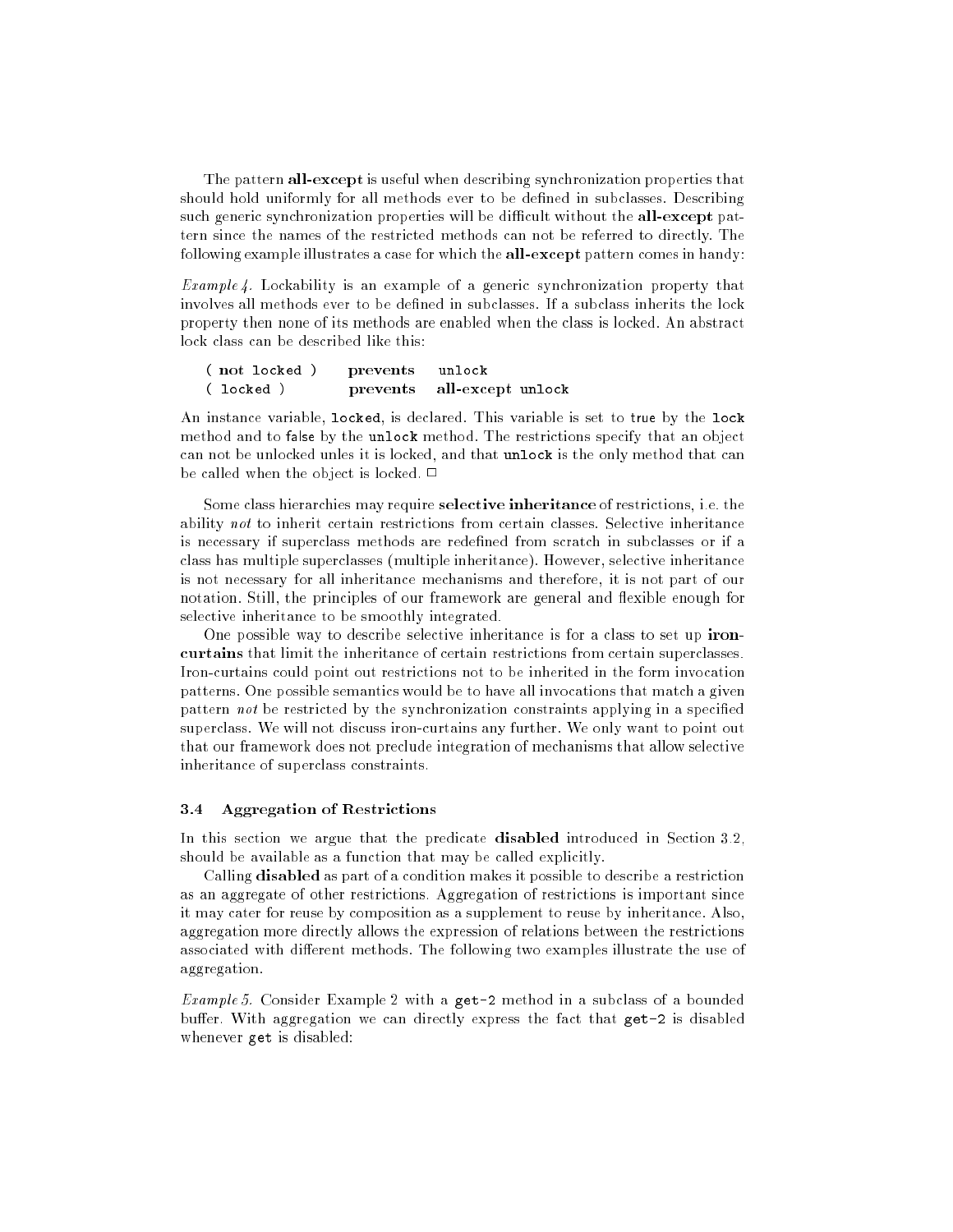In that way no exact knowledge is needed in the subclass about the restrictions that apply to get. Additional restrictions may be added to the bounded buffer's get method and these additional restrictions will also apply to the subclass and get-2 without changing the subclass description. In general, aggregation allows subclasses to maintain the consistency notion of a superclass without knowing its exact nature.  $\Box$ 

Example 6. Suppose another method, access-specific, is added to one of the resource administrator classes in Example 3. The parameters to access-specific contain a reference to a resource and access-specific makes it possible for clients to access that specific resource. An invocation of access-specific is only allowed when the requested resource is available. A motivation for having two access methods is a scenario in which some clients can use any resource while other clients must use one specific resource. The restrictions associated with access-specific can be conveniently described in terms of the restrictions associated with access.

### ( not available(request)) or ( disabled access(request)) prevents access-specific(request)

The function available computes the availability of a given resource.  $\Box$ 

#### 4 Concluding Remarks and Related Work 4

In summary, we found that inheritance of synchronization constraints requires incremental restriction of synchronization constraints. Our framework for describing synchronization constraints exhibits the following basic principles:

- Inheritance of synchronization constraints described by pattern-based application of restrictions.
- { Aggregation of synchronization constraints by explicit inquiry about the legality of given invocations.

We believe these two principles constitute an appropriate basis for specification of synchronization constraints in concurrent object-oriented languages. Part of the framework has been implemented in an experimental Actor language [7]. The view that synchronization constraints get increasingly more restrictive in subclasses has proven useful in practice.

It may seem that our notion of increasingly restrictive synchronization constraints may violate substitutability properties of subclasses. In [15] and [14], for example, it is argued that subclasses should contain at least the "input offers" of superclasses, implying that synchronization constraints get increasingly less restrictive in subclasses. The motivation for this approach is subtype substitutability in the following sense: the type of a server object denotes contractual obligations between clients and that server. A server type guarantees clients that certain input-offers will be made by the server. The guarantees given by a servers type must be maintained by subtypes of the server. Otherwise, subtypes would not be substitutable for supertypes.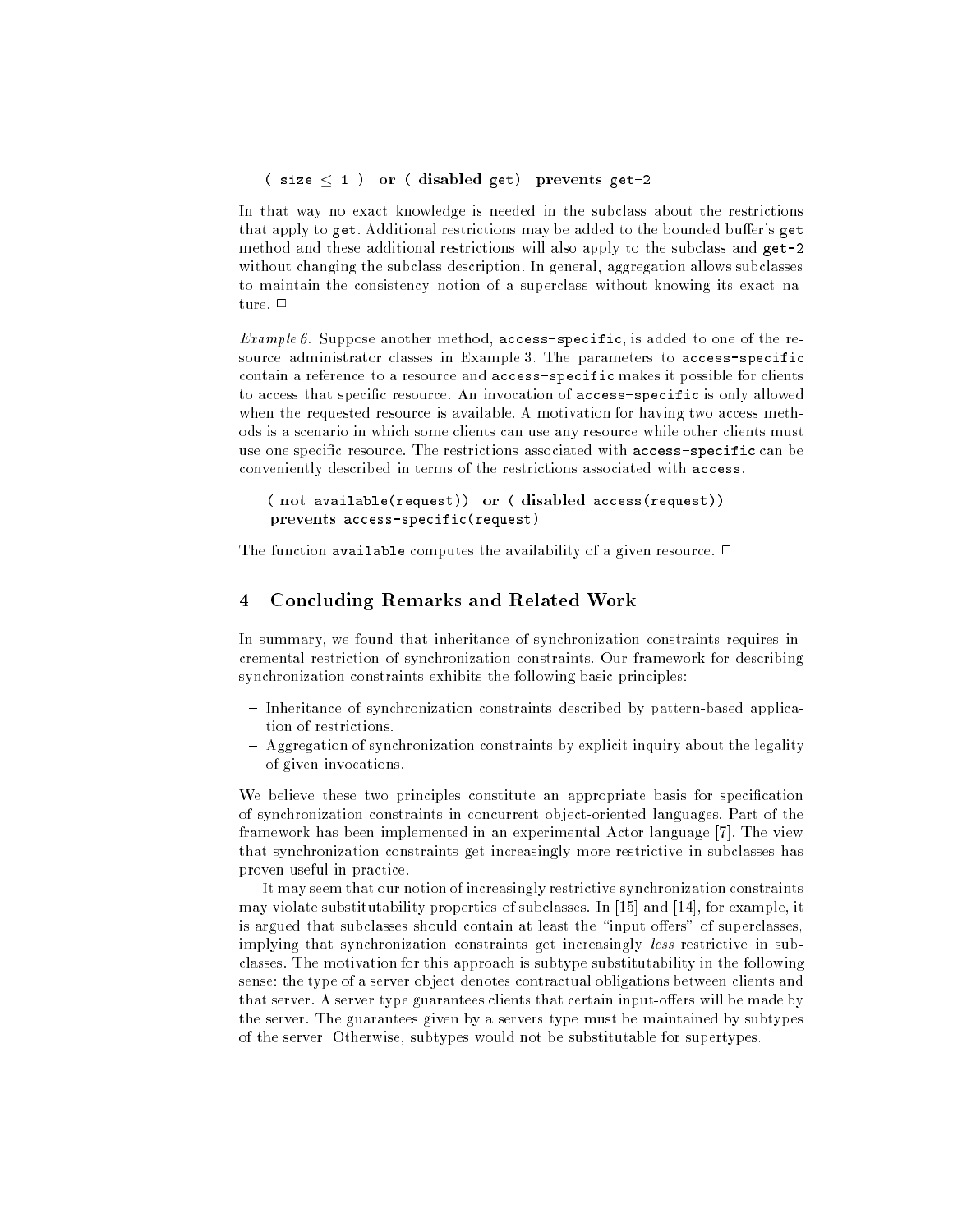With our approach to subclassing and the above typing scheme, subclasses would not be subtypes. However, it is debatable, in general, whether subclasses always need to be subtypes. Furthermore, it is an open question whether synchronization constraints should have any significance for the types of objects. First of all, a type violation yields an error whereas a \violation" of the synchronization constraints most often causes an invocation to be delayed. Secondly, it is not obvious that the type of a server can give communication guarantees to any one client in a system where multiple clients may share the server. Interference between clients in the form of interleaving of service requests may undermine such type-guarantees.

Few object-oriented concurrent languages support incremental modication of synchronization constraints. In Rosette [20], synchronization constraints are described as enabled sets: data structures that denote the currently enabled methods. Subclasses can incrementally add methods to enabled sets defined in superclasses. As opposed to our framework, synchronization constraints in Rosette get less restrictive in subclasses. Beta [9] and the language proposed by Thomsen [19] contain explicit input actions similar to the accept statements of Ada [21]. Subclasses can incrementally add more input actions, which again means that synchronization constraints get less restrictive in subclasses. The author does not know of any other framework that supports the view that synchronization constraints get increasingly more restrictive in subclasses.

To keep the framework as simple and general as possible, the issue of serializing method invocations was deliberately ignored. It should be noted, however, that restrictions in concurrent invocations can easily be expressed within the framework. For example, conditions in restrictions could refer to synchronization counters [4].

# Acknowledgements

The author is sponsored by a research fellowship from the Natural Science Faculty of Arhus University in Denmark and generous support from the Danish Research Academy.

The research described in this paper was carried out at the University of Illinois Open Systems Laboratory (OSL). The work at OSL is supported by grants from the Office of Naval Research (ONR contract number N00014-90-J-1899), Digital Equipment Corporation, and by joint support from the Defense Advanced Research Projects Agency and the National Science Foundation (NSF CCR 90-07195).

The author is grateful to Gul Agha, Chris Houck, Ole Agesen, Christian Callsen, Rune Dahl, Nayeem Islam and Daniel Sturman for inspiring discussions about synchronization constraints and careful reading of this paper.

# References

- 1. P. America and F. van der Linden. A Parallel Object-Oriented Language with Inheritance and Subtyping. In OOPSLA '90 Proceedings, 1990.
- 2. G. Bracha and W. Cook. Mixin-based Inheritance. In OOPSLA '90 Proceedings, 1990.